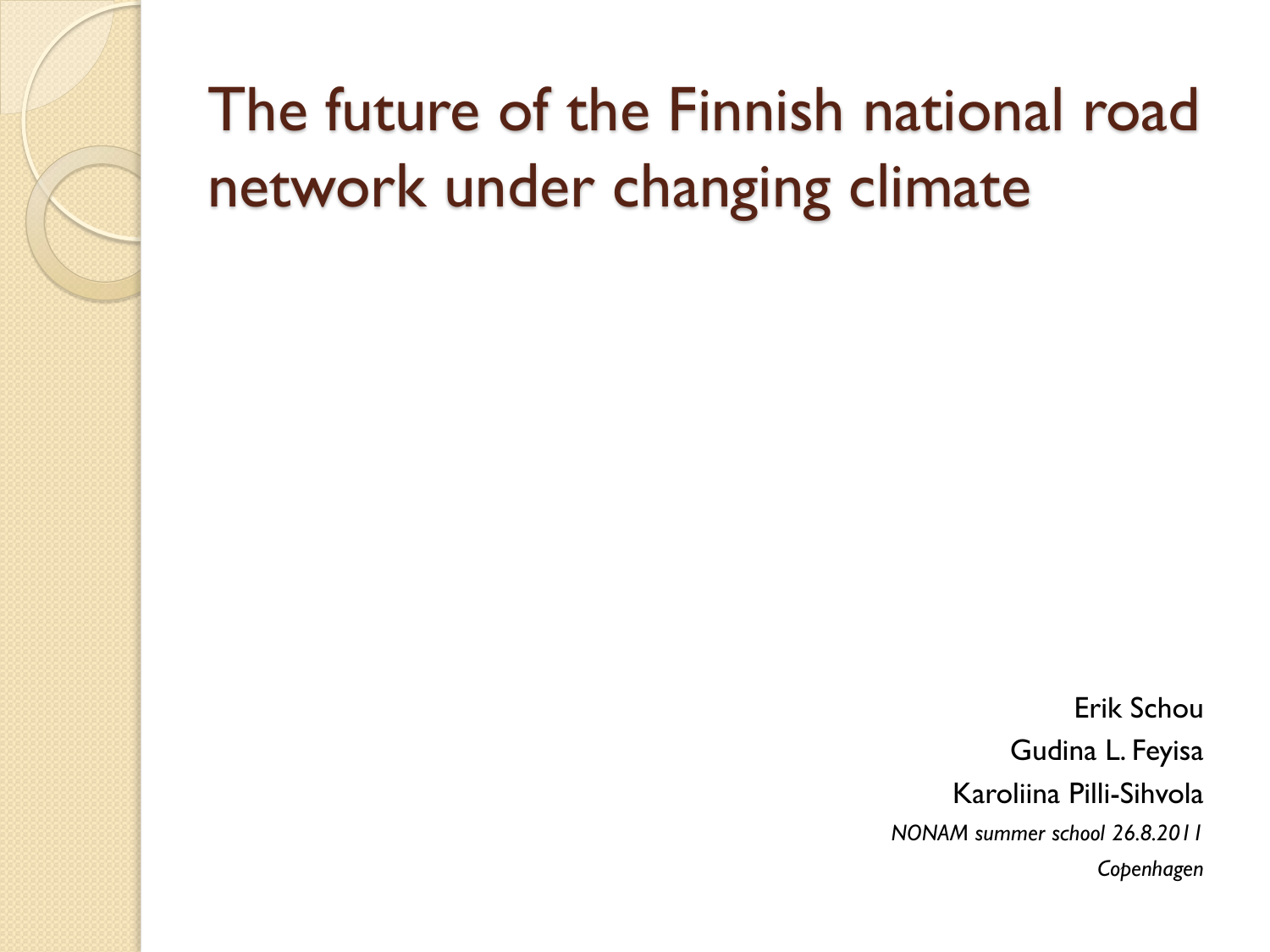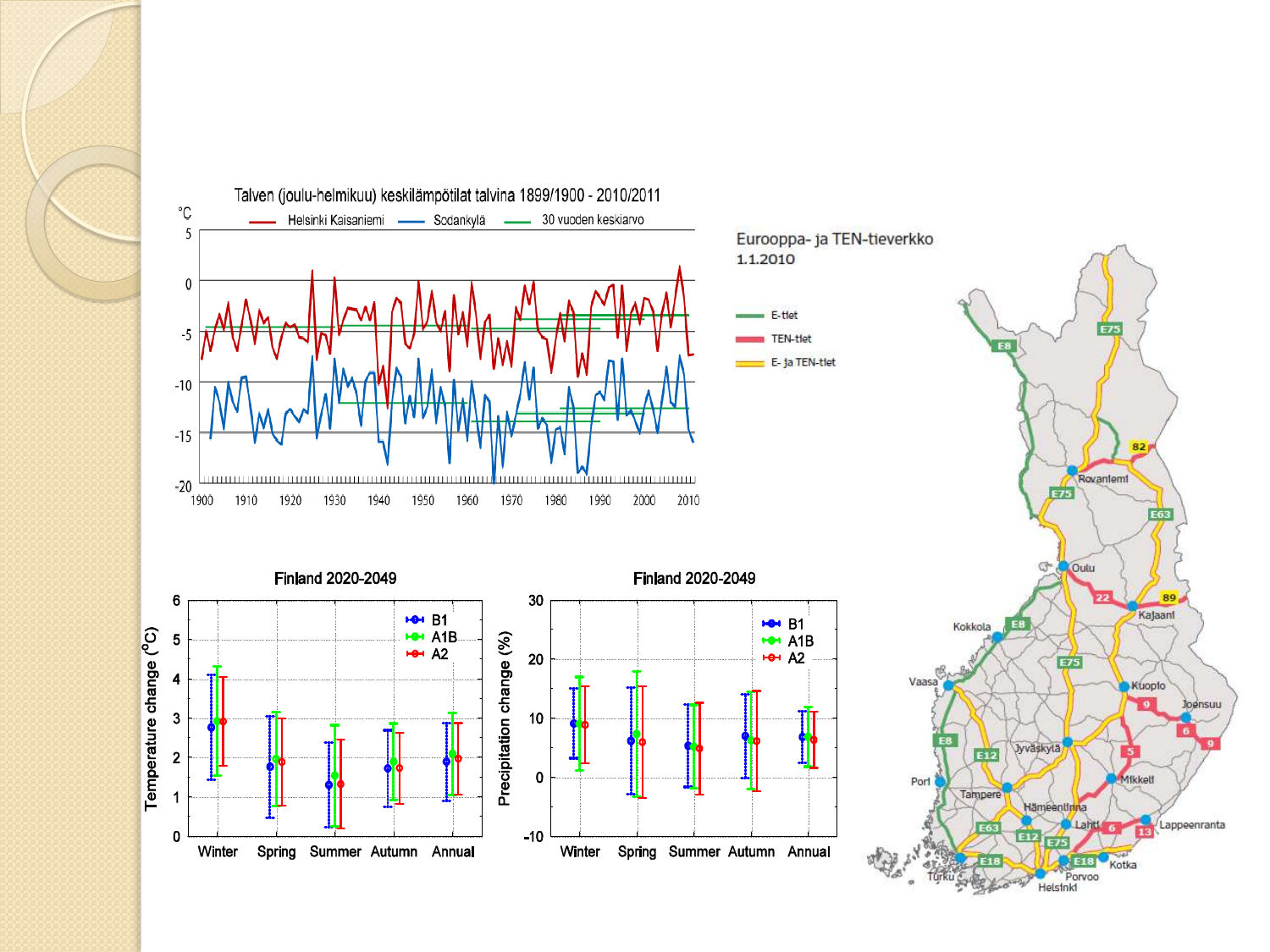### Fuzzy cognitive map

|                | cc | <b>Policy</b> | <b>Traffic</b> |        | <b>Research Tech</b> | <b>Strat</b> |     | Nat.feat<br><b>Costs</b> |        |
|----------------|----|---------------|----------------|--------|----------------------|--------------|-----|--------------------------|--------|
|                |    |               |                |        |                      |              | 6   |                          |        |
| cc             |    | O             | 0,2            | 0      |                      |              |     | O                        | 0,7    |
| <b>Policy</b>  |    |               |                | $-0,6$ | 0,8                  |              | 0   |                          |        |
| <b>Traffic</b> | з  |               |                | $-0,1$ |                      |              | 0   | 0                        | 0,7    |
| Research       | 4  | Ω             | 0,1            | 0      | 0                    | 0,8          | 0.4 | 0                        |        |
| <b>Tech</b>    | 5  |               |                | 0      |                      |              | 0   | O                        | $-0,2$ |
| <b>Strat</b>   | 6  |               |                |        |                      |              |     | 0                        | $-0,3$ |
| Nat.feat       |    |               |                |        |                      |              |     | 0                        | 0,3    |
| <b>Costs</b>   | 8  |               |                |        |                      |              |     |                          |        |

- Get a feel for complexity
- Black-box tendencies
- Numbers will steal attent.

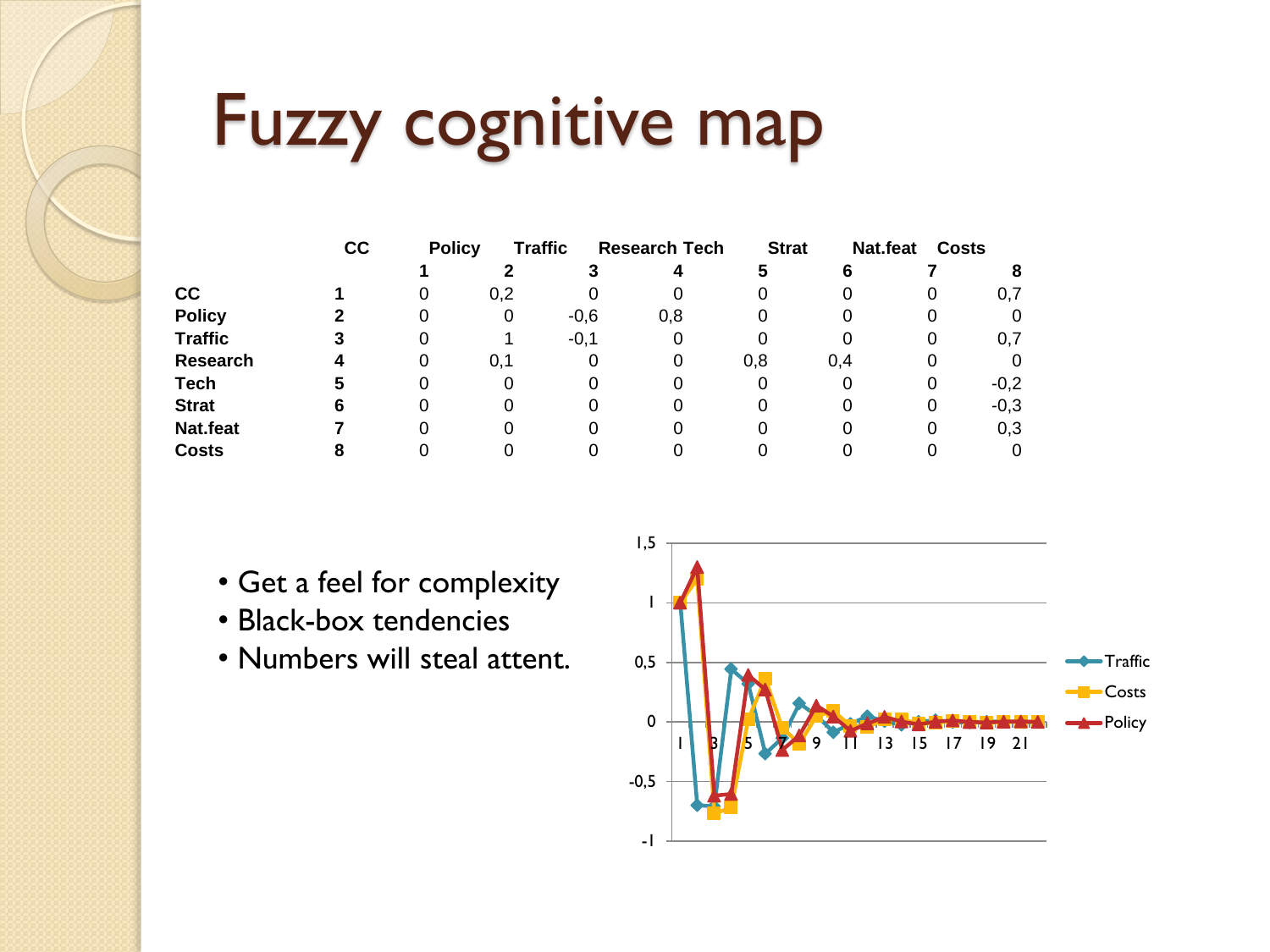# Scenario development

- Climate change scenarios:
	- Time horizon: 2011 2050
	- Emission scenarios GCM regional downscaling to Finland
- Socio-Economic scenarios:
	- BAU: Statistical study about the projected growth in transport volume
	- Estimates about the technological development in asphalt, road maintenance
	- Change: 30% increase compared to BAU
- Spatial analogue?
- Stakeholder involvement:
	- Ministry of finance (€€€), Ministry of transport, National road administration, road users, people living next to the big roads (noise reduction vs. durability of asphalt), scientists in road technology, firms

#### **pass\_cars (mln. Pkm)**



Projection of passenger kilometers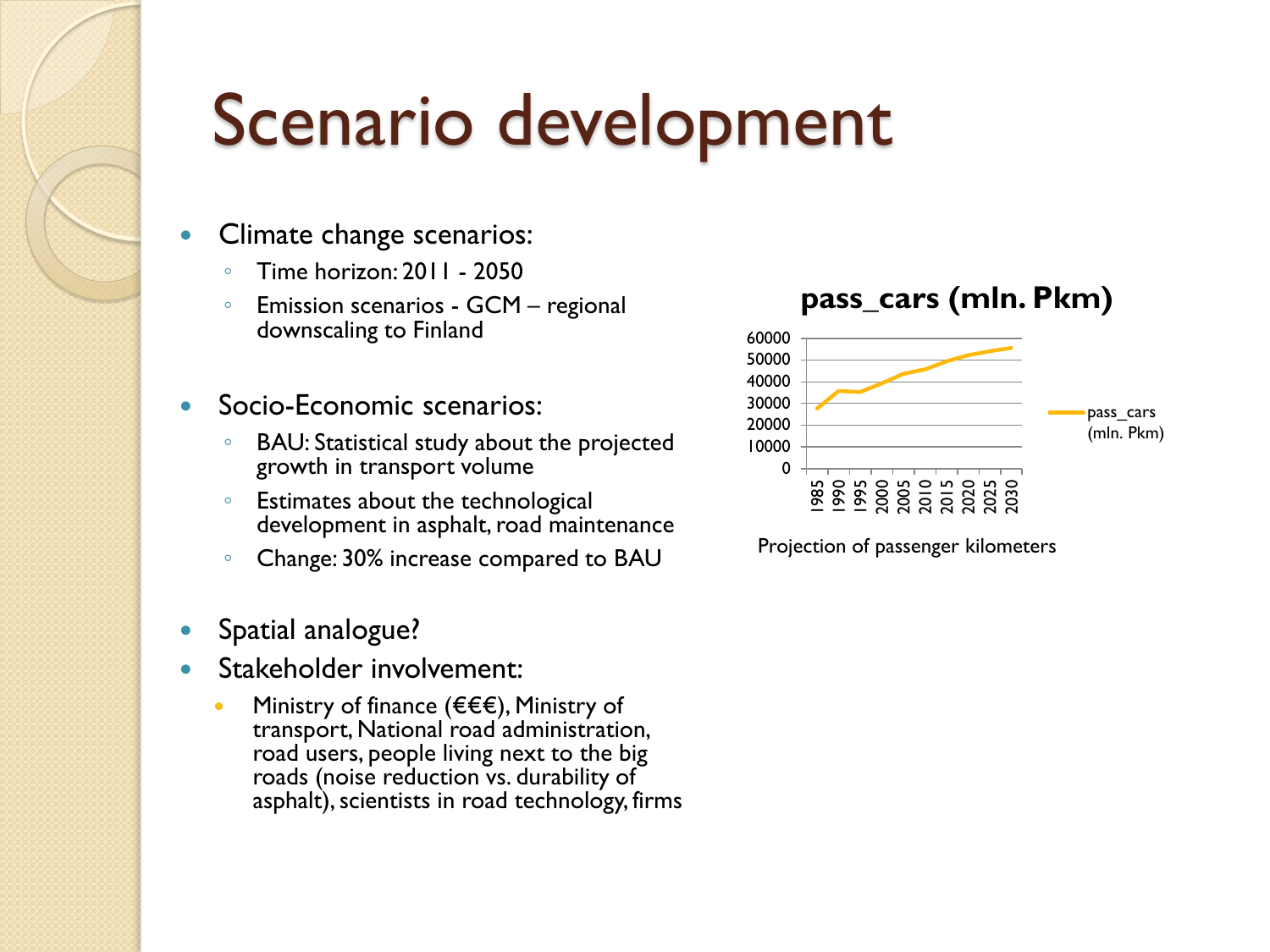|                         | <b>Climate scenario</b>                               |                                                    |  |  |
|-------------------------|-------------------------------------------------------|----------------------------------------------------|--|--|
|                         | Worst case (4.4 C increase; 17<br>% increase in prec) | Best case (1.5 C increase; 2%<br>increase in prec) |  |  |
| Socio-economic scenario |                                                       |                                                    |  |  |
| <b>BAU</b>              | A                                                     | B                                                  |  |  |
| Change +30 %            | C                                                     | D                                                  |  |  |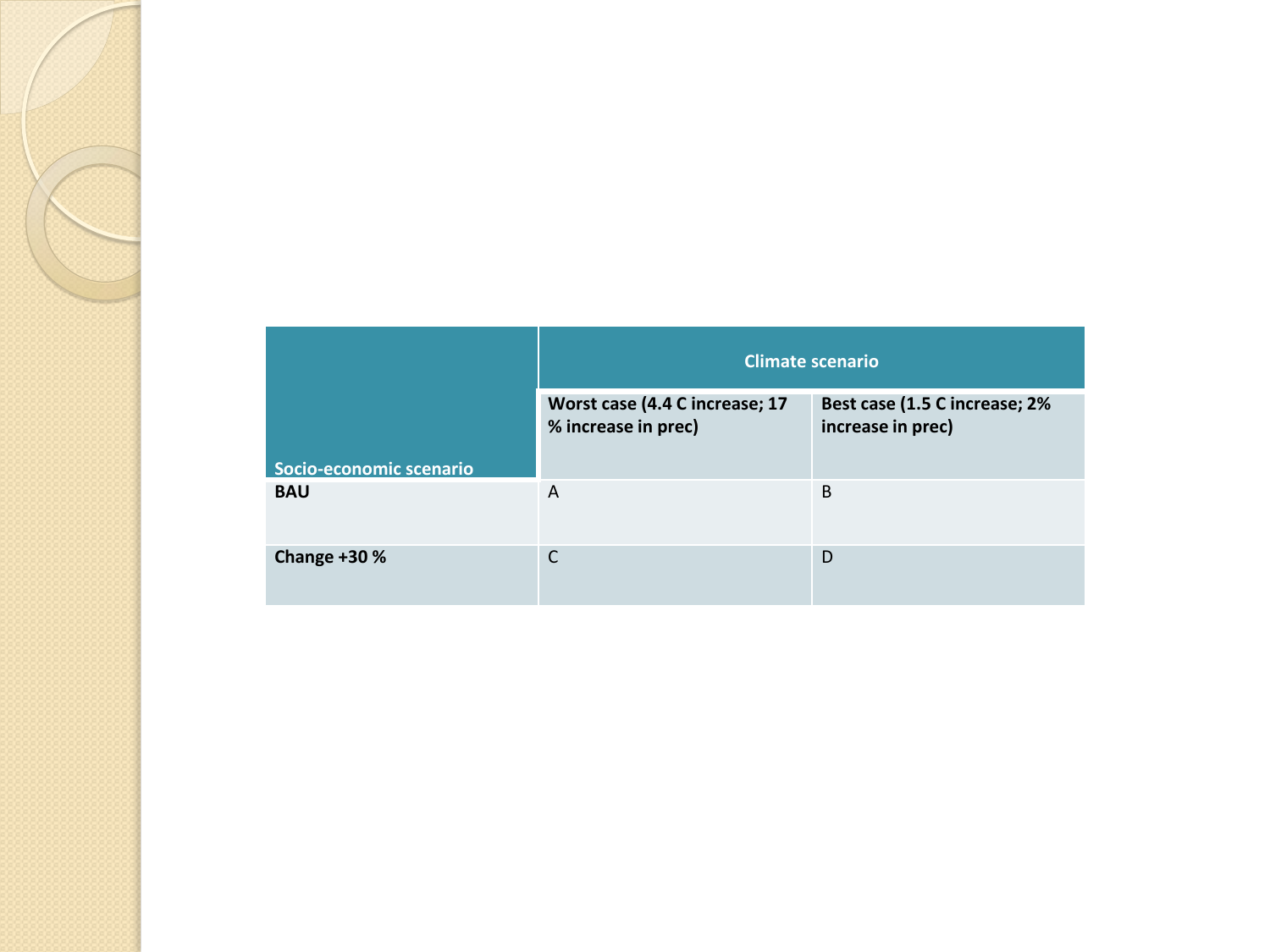| <b>Scenario</b><br>combination | Impact                                                                                                                                                                                                                                                                    |                                                                                                                                                                                                                 | <b>Adaptation measures</b>                                           |                                                                                                                                               |  |
|--------------------------------|---------------------------------------------------------------------------------------------------------------------------------------------------------------------------------------------------------------------------------------------------------------------------|-----------------------------------------------------------------------------------------------------------------------------------------------------------------------------------------------------------------|----------------------------------------------------------------------|-----------------------------------------------------------------------------------------------------------------------------------------------|--|
|                                | <b>North</b>                                                                                                                                                                                                                                                              | South                                                                                                                                                                                                           | <b>North</b>                                                         | South                                                                                                                                         |  |
| A                              | $\ast$<br>CC: Possible increase in the<br>amount of snow $\rightarrow$ more<br>snow clearing $\rightarrow$ increase in<br>operational costs<br>S-E: increase in traffic<br>volume $\rightarrow$ increased wear of<br>roads $\rightarrow$ increase in<br>maintenance cost. | $**$<br>CC: Possibly less snow,<br>more rain<br>Increase in freeze/thaw<br>cycles $\rightarrow$ less snow<br>clearing, more salting<br>needed, increase in<br>frequency of extreme<br>weather events (flooding) | Better road<br>services, increase<br>capacity to<br>clear/salt roads | Better road services,<br>increase capacity to<br>clear/salt roads<br>Adjustment of<br>maintenance cycles<br>Flexible system for idle<br>costs |  |
| B                              |                                                                                                                                                                                                                                                                           |                                                                                                                                                                                                                 |                                                                      |                                                                                                                                               |  |
| C                              | $***$                                                                                                                                                                                                                                                                     | ***<br>CC: Less snow, more rain<br>Increase in freeze/thaw<br>cycles $\rightarrow$ less snow<br>clearing, more salting<br>needed, increase in<br>frequency of extreme<br>weather events (flooding)              |                                                                      |                                                                                                                                               |  |
| D                              |                                                                                                                                                                                                                                                                           |                                                                                                                                                                                                                 |                                                                      |                                                                                                                                               |  |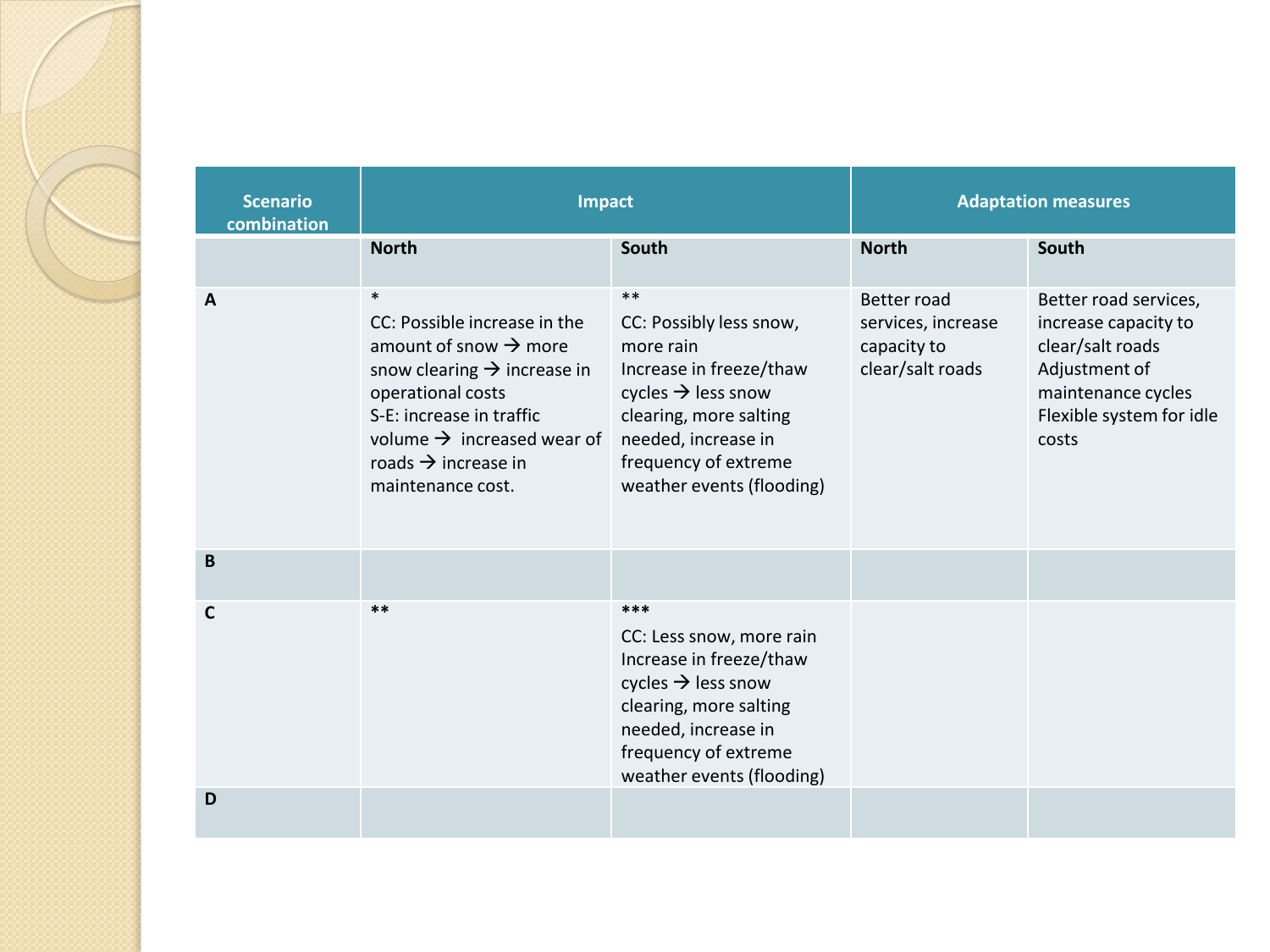## **Adaptive management plan**

- More flexible management, learning by using experience from past events already happening and use that in future planning
- Reactive vs. proactive management  $\rightarrow$  stakeholder participation to find out what the client is able to do
- Several options to adapt to future conditions: The roads need continuous maintenance  $\rightarrow$  several options to adjust  $\rightarrow$  low irreversibility of decisions
- $\rightarrow$  Option value: wait for better information. Whether to invest on maintenance now or wait for either technological development or information on climate change (reduced uncertainty)  $\rightarrow$  possibility to save costs but also to have a lot higher costs. Depends on the current state of the world